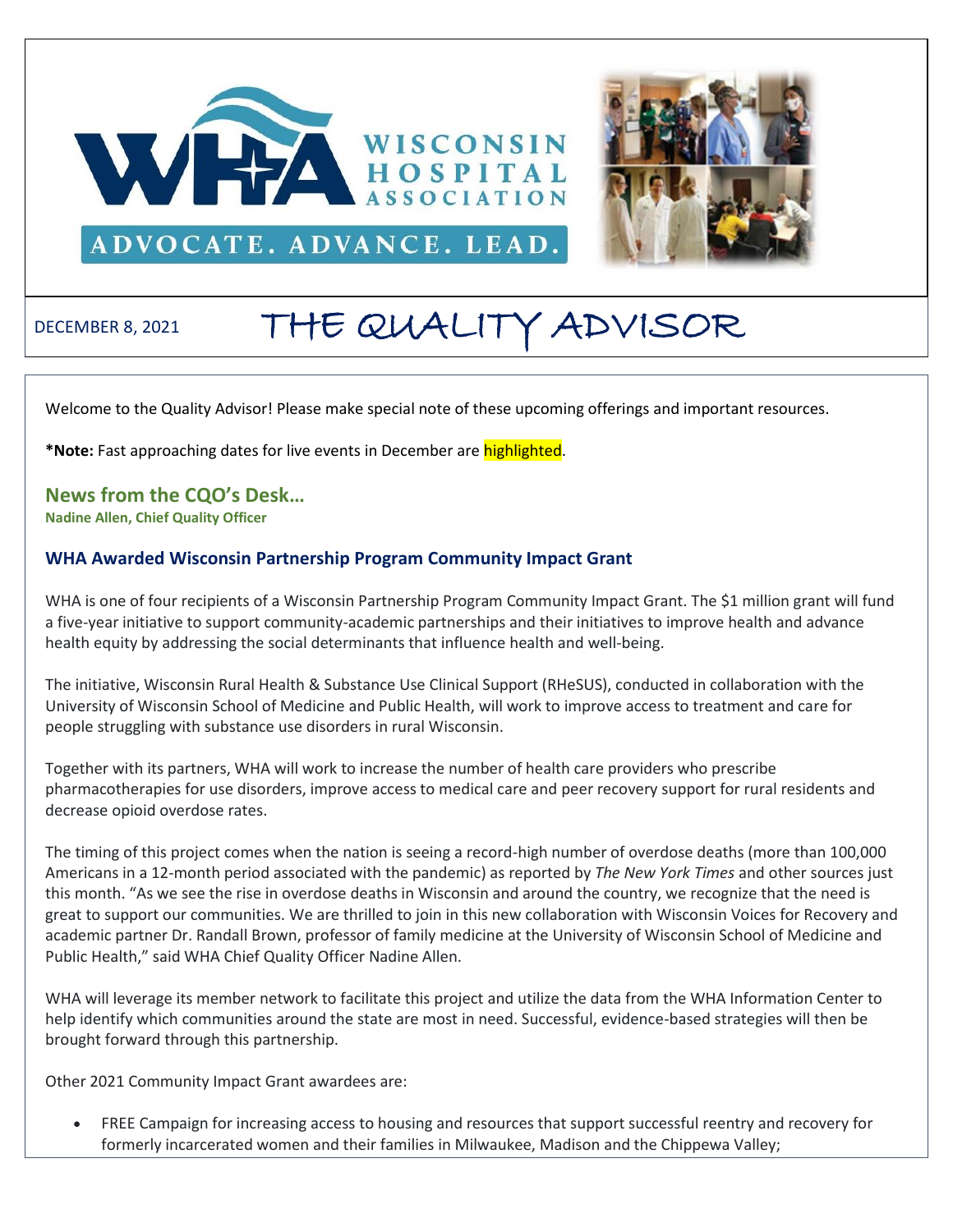- Oneida Nation for developing a model of programming that promotes food sovereignty and cultural identity among indigenous communities; and
- United Community Center for developing a model of dementia health care and caregiver support to improve Alzheimer's disease detection, diagnosis and support for Latinx people in southeast Wisconsin.

Watch for additional details and participation opportunities coming in early 2022.

# **WHA Health Equity Organizational (HEOA) Assessment**

For those of you who **have not** completed the Health Equity Organizational Assessment, please follow thi[s link](https://forms.office.com/r/SxDLb9hsUg) to complete it. The survey was transitioned to a different platform which allows for easier access. Please note, the survey must be completed in a single sitting. Answers will not be saved if you leave the survey before submitting your answers. You can view the HEOA survey [questions here](http://www.wha.org/Home/Common-PDFs/Final-HEOA-Survey-(Long-Version)12-8-21.pdf) beforehand to assist you in gathering the needed information prior to answering and submitting survey responses. **Please complete the survey no later than December 27, 2021.**

If you have already completed this survey, thank you! No further action is needed.

#### Coming Soon - A HEOA Dashboard will be shared in 2022!

|                                |                 |                                                  |                    |                               |                                |                                               | $\overline{\mathbf{r}}$                        |                             | hospitalname<br><b>Hospital Scoring Guide</b>                                                                                                                                                                    | Rack to<br>G<br>homepage                                                    |                                                                                        | <b>Hospital Name</b>                                                  |                                                  | Race Reporting                                     |                                                                                                                                                |                                                                               | Back to <b>G</b>                              |                                                                             |
|--------------------------------|-----------------|--------------------------------------------------|--------------------|-------------------------------|--------------------------------|-----------------------------------------------|------------------------------------------------|-----------------------------|------------------------------------------------------------------------------------------------------------------------------------------------------------------------------------------------------------------|-----------------------------------------------------------------------------|----------------------------------------------------------------------------------------|-----------------------------------------------------------------------|--------------------------------------------------|----------------------------------------------------|------------------------------------------------------------------------------------------------------------------------------------------------|-------------------------------------------------------------------------------|-----------------------------------------------|-----------------------------------------------------------------------------|
|                                |                 | Health Equity Organizational Assesment Dashboard |                    |                               |                                |                                               |                                                | Categories<br><b>Uamras</b> | Question Name                                                                                                                                                                                                    | <b>Facility Answer</b>                                                      | Bellin Hospital                                                                        | American Indian or<br>Alaskan Native                                  |                                                  |                                                    | <b>Bace</b>                                                                                                                                    | <b>Baco Visits Baco Bate</b>                                                  |                                               | State Race<br>Rate                                                          |
| Scoring<br>Guide               |                 |                                                  |                    | <b>Hospital Name</b>          |                                |                                               | Race and<br>Ethnicity                          | Data Collection             | 1. Does your hospital use a self-reporting<br>methodology to collect demographic data from the<br>patient and/or caregiver, including (select all that                                                           | REAL data (race.<br>ethnicity, and language)                                | Asian<br>Black or African<br>10 <sup>°</sup><br>American<br>2021<br>Native Hawaiian or |                                                                       |                                                  | <b>Anima</b><br>2029<br>Unauadable<br><b>White</b> | American Indian or Alaskan Native<br>Black or Micron American<br>Native Hawaiian or other Pacific Isl<br>dimensionen Indian dir Alaskan Native | 112.492<br>174,264<br>1.004.054<br>15,590<br>162,311<br>11.035.510<br>100.441 | 271.51%<br>21157.03%                          | 271.52%<br>294,55%<br>3517.209<br>55,829<br>299,229<br>21157.009<br>260 529 |
|                                | Data Collection | <b>Data Collection</b><br>Training               | Data<br>Validation | Data<br><b>Stratification</b> | Communicate<br><b>Findings</b> | Organizational<br>Infrastructure<br>& Culture | Z CODE<br><b>Collection For</b><br><b>SDOH</b> |                             | apply)?                                                                                                                                                                                                          | SOOH (Social<br>Determinants of<br>Health Veocial risk<br>factors data      |                                                                                        | other Pacific Islander<br>Unavailable<br>White                        |                                                  | 2020<br>Unausfable<br>Villate<br><b>Green</b>      | Black or African American<br>lative Hauslian or other Pacific Isl.<br>American Indian or Alaskan Native                                        | 152,976<br>903, 693<br>14,712<br>103,272<br>10,467,270<br>61.302<br>101.009   | 556.16%<br>16.47%                             | 191,319<br>1556.169<br>35,42%<br>286,691<br>23099.239<br>229,409<br>207,64% |
|                                |                 |                                                  |                    |                               |                                |                                               |                                                |                             |                                                                                                                                                                                                                  | SO/GI data (disability<br>status, sexual<br>orientation/pender<br>idantity) |                                                                                        | Measure Names<br>Prospital Race Percentages<br>State Race Percentages | 0% 20% 40% 60% 80%<br><b>Ethnicity Reporting</b> | 2021<br>Unavailable<br>White:                      | Risch ar African American<br>Native Hexalian or other Pacific lat.                                                                             | 566.932<br>9,761<br>60,688<br>6,433,635 19556,79% 19556,79%                   | 340.22%                                       | 1258,664<br>81, 26%<br>240,229                                              |
| Hospital<br>Points<br>Received | 20              | 20                                               | 20                 | 10                            | 40                             | 20                                            | 30                                             |                             | 2. Does your hospital collect REAL data for at least<br>99% of patients with data verification at multiple<br>points of care (beyond registration) to ensure<br>accuracy and to prevent any missed opportunities | NQ                                                                          |                                                                                        | Declined                                                              |                                                  | <b>Caller</b>                                      | <b>Chricky</b>                                                                                                                                 |                                                                               | <b>Hospital</b><br>Ethnicity<br><b>Counts</b> | <b>State Ethnici</b><br>Count<br>132,056                                    |
|                                |                 |                                                  |                    |                               |                                |                                               |                                                |                             | for data collection?                                                                                                                                                                                             |                                                                             |                                                                                        | <b>Hispanic Origin</b><br>2021                                        |                                                  | 2019                                               | Declined<br><b>Hispanic Origin</b><br>Not Hispanic or Latino Origin<br>Unavailable                                                             |                                                                               | 2.776<br>0.126<br>196.90                      | 576,225<br>12,777.70<br>32,928                                              |
| Total                          |                 |                                                  |                    |                               |                                |                                               |                                                | Data Collection<br>Training | 3. Does your hospital provide workforce training<br>regarding the collection of patient self-reported No.<br>data?                                                                                               |                                                                             |                                                                                        | Not Hispanic or<br>Latino Origin                                      |                                                  | 2020                                               | Declined<br><b>Hispanic Origin</b><br>Not Hispanic or Latino Origin                                                                            |                                                                               | 2,602<br>7.269<br>165,346                     | 131,174<br>604.694<br>11,268,214                                            |
| Points per<br>Category         | 25              | 35                                               | 50                 | 20                            | 55                             | 20                                            | 65                                             |                             | 4. What type of patient demographic data is<br>included in the workforce training (select all that                                                                                                               | REAL data                                                                   | $30 -$                                                                                 | Unavailable<br><b>Measure Names</b><br>20%                            | 40% 60% 80% 100%                                 | 2021                                               | <b>Unavailable</b><br>Declined<br><b>Hispanic Origin</b>                                                                                       |                                                                               | 1.765<br>4.103                                | 20,429<br>92,125<br>329,517                                                 |
|                                |                 |                                                  |                    |                               |                                |                                               |                                                |                             | apply)?                                                                                                                                                                                                          |                                                                             |                                                                                        | Hospital Ethnicity Percent<br>State Ethnicity Percent                 |                                                  |                                                    | Not Hispanic or Latino Origin<br>Unavailable                                                                                                   |                                                                               | 09.540                                        | 6,005.453<br>14.527                                                         |

# **Note This**

# **Wisconsin Quality Residency**

The Wisconsin Quality Residency Program provides a comprehensive curriculum of core quality improvement concepts and leadership essentials instructed by experts in the field, effectively blending in-person and virtual learning platforms and offering monthly learning modules for health care quality leaders. We are heading into Modules C and D of the 2021-2022 program. These upcoming Quality Residency events are:

#### **MODULE C – HOSPITAL COMPLIANCE: STATE AND FEDERAL OVERSIGHT**

Wednesday, December 15, 2021 | 9:00 – 4:00 | *Zoom (Virtual)*

#### **Learning Objectives**

- **E** Articulate State and Federal hospital regulations
- Summarize evolving healthcare hot topics, including COVID-19 1135 waivers and COVID-19 citations
- Review the Emergency Medical Treatment and Labor Act (EMTALA), including practical survey tools and assessment
- Examine the Statement of Deficiency process
- Write a Plan of Correction

#### **MODULE D – QUALITY MEASURES REQUIREMENTS**

Wednesday, January 19, 2022 | 9:00 – 4:00 | *Zoom (Virtual)*

#### **Learning Objectives**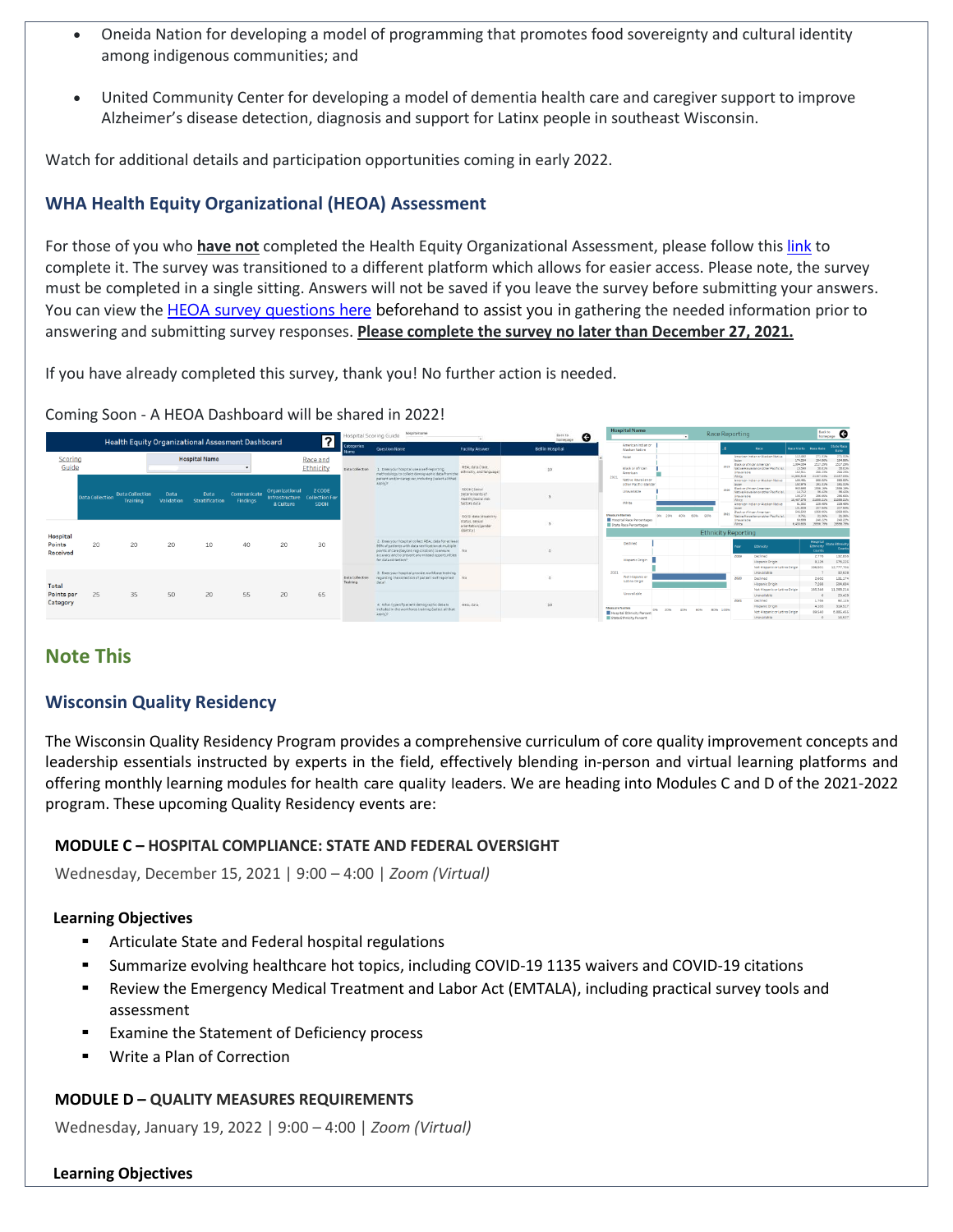- Outline required measures for CMS and other regulatory entities
- Recall CMS Medicare Value-Based Purchasing Programs (VBP)
- Recognize CMS Quality Payment Programs (QPP)
- Navigate public reporting sites (i.e., Hospital Compare)
- Develop healthy dashboards

If you are interested in joining one or more of the individual program modules, please see the full program summary and guest registration information [here.](http://www.wha.org/Home/Common-PDFs/WI-QR-ProgramGUEST-SCHEDULE-2021.pdf) M**odule locations vary so please take note.** To learn more, email Jill Lindwall, WHA Clinical Quality Improvement Manager, a[t jlindwall@wha.org.](mailto:jlindwall@wha.org)

# **WHA Educational Offerings**

**22/23 SHIP Grant Options with WORH and WHAIC \*When:** December 9, 2021 – 12:30pm – 1:30pm **Cost:** This webinar is complimentary [Register here](https://www.wha.org/AboutWHA/CalendarofEvents/Webinar-Online-Education/SHIP-Session-2-(2)?_zs=10TgM1&_zl=a76W6)

To help our rural hospitals grow and expand their data programs, WHAIC, in collaboration with the Wisconsin Office of Rural Health, has developed a suite of web-based dashboards that includes financial, quality, and other data/information for rural hospitals. The development of the Rural Health Dashboards is based on WHAIC's discharge data, fiscal survey results and quality metrics. The dashboard supports the comparison of target hospital(s) to each other and/or to rural cohort.

After participating in the webinar, participants will be able to:

- Know how to use eleven, executive level dashboards designed for rural hospitals
- Answer business questions using the SHIP Rural Health Dashboards
- Understand when and how to sign up for this project

If you are currently, or are eligible for a SHIP grant, please join us for this informative webinar.

# **Resources**

#### **[Antibiotic Stewardship Toolkits](https://r20.rs6.net/tn.jsp?f=001v4OIUJwY6XO3AnyWS3wRz1DtXRMFSa6TZxDIbzzUTkVCO4Ib7umXkwZ_u-7-zXjqw_Dd93OrgyInpbhH1vyflBeJ5BXfhtrztTqvV_ev1Ew319eI80lQayUsNPJf5pKMtP7llWG4HNGOqiZHX_0kuXovfDRjPdnnKa3xhmoAy9vhqy4ZCVW4bQ==&c=zeZa4lRYIMuRTjEOWsZcoKXFoOnl6TL1OyqRlY8vmp-Aiuqn6QHD1w==&ch=esPrasz1URwfh4c0VN32g0mHF3ESLrocgQv3xt6GCF2Nn9o2sep20g==)**

Use these toolkits to develop and improve your antibiotic stewardship program, engage frontline staff in improving prescribing behavior, and diagnose and treat hospitalized patients with common infectious syndromes. These toolkits were developed by clinicians for clinicians, based on the experiences of teams who participated in the AHRQ 'Safety Program for Improving Antibiotic Use.'

#### **[Implementing the CDC Guideline for Prescribing Opioids for Chronic Pain](https://r20.rs6.net/tn.jsp?f=001v4OIUJwY6XO3AnyWS3wRz1DtXRMFSa6TZxDIbzzUTkVCO4Ib7umXkwZ_u-7-zXjq_MpuzgiesrtE5k6h047ZUNCAvemlS1o9yaiDKo1gE9A9tKUT6MbQ8iVq7vZvhP8Sy5wgt1RU0e2B-DVZ0vQKw2zqpDqQYGM2r-EDHs03yt4tUrv9-taUi66CWEb3QhHHDQrEE7-4SKjWevhz8EVmchrrivswvwiIO-oNlLS-kKKw8kYhoKBqkw==&c=zeZa4lRYIMuRTjEOWsZcoKXFoOnl6TL1OyqRlY8vmp-Aiuqn6QHD1w==&ch=esPrasz1URwfh4c0VN32g0mHF3ESLrocgQv3xt6GCF2Nn9o2sep20g==)**

The Centers for Disease Control and Prevention (CDC) aims to save lives and prevent prescription opioid misuse, opioid use disorder and overdose by equipping providers with the knowledge, tools, and guidance they need. This resource provides:

- An evidence-based prescribing guideline
- Quality improvement measures to advance the integration of the CDC guideline for prescribing opioids for chronic pain into clinical practice
- Practice-level strategies to improve care coordination.

#### **[Pressure Injuries and COVID-19](https://r20.rs6.net/tn.jsp?f=001v4OIUJwY6XO3AnyWS3wRz1DtXRMFSa6TZxDIbzzUTkVCO4Ib7umXkwZ_u-7-zXjqETo0nCDbQ0DEkr0QHrc4lnymcxlEUp0Bd0ZgUlHNMH9QYaLUvThchr9fY4cBY0s9ia6RgoQsGy_DbVP_HubhQhLscOdIbu5L&c=zeZa4lRYIMuRTjEOWsZcoKXFoOnl6TL1OyqRlY8vmp-Aiuqn6QHD1w==&ch=esPrasz1URwfh4c0VN32g0mHF3ESLrocgQv3xt6GCF2Nn9o2sep20g==)**

Access resources from the National Pressure Injury Advisory Panel (NPIAP) on COVID-19 and the effect it is having on health care providers and patients. The NPIAP compiled a list of COVID-19 related resources for pressure injury protection in addition to providing free materials to help identify pressure injuries and how to prevent them.

#### **[CMS OMH Highlights the Unique Health Needs of Rural Communities](https://r20.rs6.net/tn.jsp?f=001v4OIUJwY6XO3AnyWS3wRz1DtXRMFSa6TZxDIbzzUTkVCO4Ib7umXkwZ_u-7-zXjqFnfYydQdPWzf07F7O0Iqwz5JUTN9mgInKOOWwlJTWL-jw_eEYkmjiJroCZFLjogn1saYfn9NjMPTPRtZyN_eKEV3cHJeXiVuLctpTOPd6fvHsmqv7k5Oqw-XhqmVTDuS2YFzqAbLwBW6cMU7s5CLpw==&c=zeZa4lRYIMuRTjEOWsZcoKXFoOnl6TL1OyqRlY8vmp-Aiuqn6QHD1w==&ch=esPrasz1URwfh4c0VN32g0mHF3ESLrocgQv3xt6GCF2Nn9o2sep20g==)**